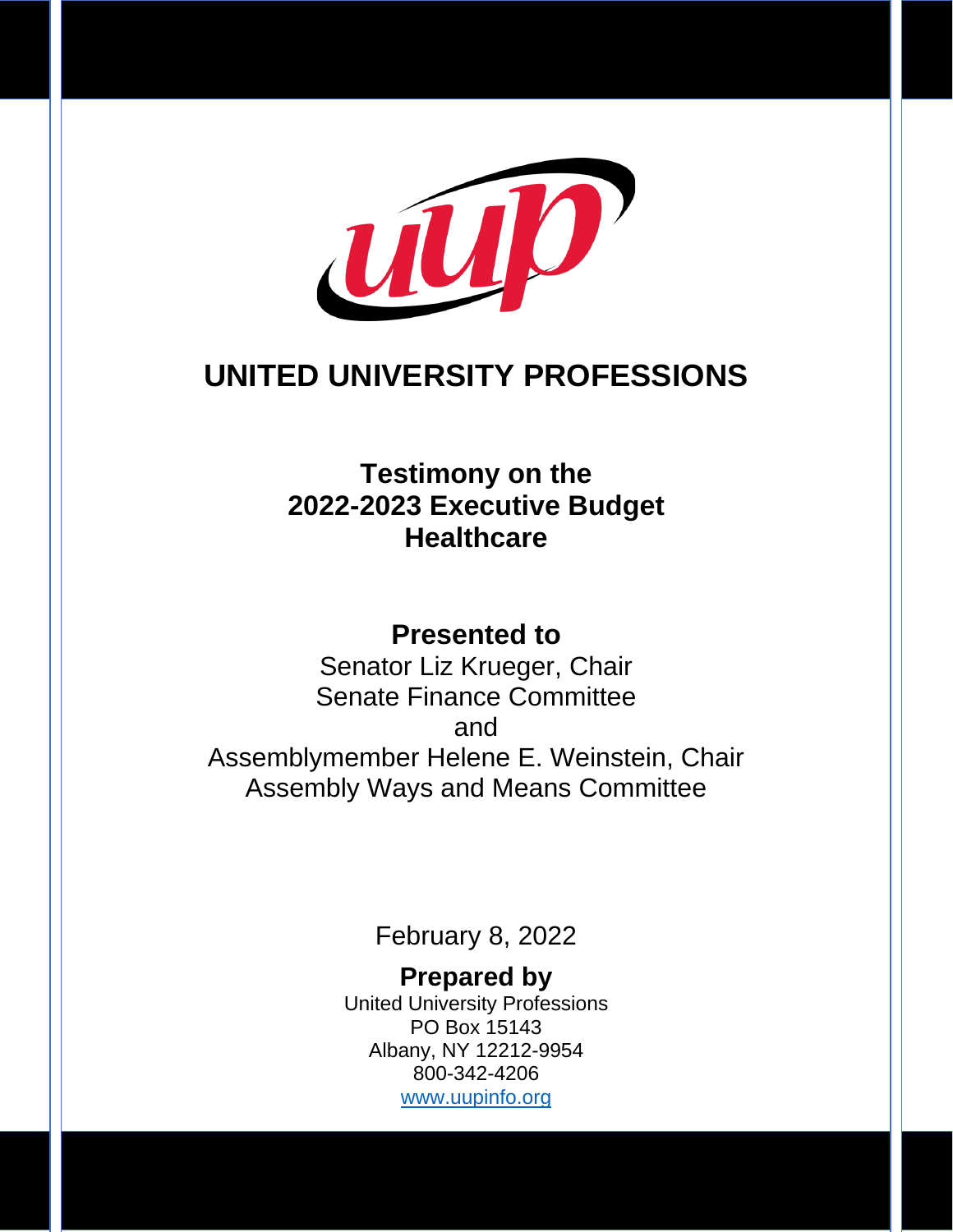# UNITED UNIVERSITY PROFESSIONS

Chairperson Kreuger, Chairperson Weinstein, distinguished members of the Senate Finance Committee and Assembly Ways and Means Committee, thank you for allowing me to submit written testimony to the Joint Budget Committee on Health.

My name is Dr. Frederick E. Kowal, and I am the president of UUP, the largest higher education union in the country. It is my honor to represent more than 37,000 academic and professional faculty at SUNY, including 14,000 members at our academic medical centers. Our members live and work in communities across the state of New York, serving hundreds of thousands of students and patients at 29 SUNY comprehensive, technical, specialized and university centers, SUNY academic medical centers and state-operated public teaching hospitals, and System Administration.

I'd like to begin by thanking you for your commitment to a fairer and more just New York. Those efforts, and our shared vision, must include fully funded public teaching hospitals. I applaud your tireless efforts and steadfast support on behalf of our students and patients. Our commitment to them is to make our SUNY teaching hospitals as efficient, accessible, and sustainable as possible for our families and communities.

The 2022-23 Executive Budget is a step in the right direction to bolster the SUNY system as a cornerstone of New York's communities but remains glaringly silent for our public teaching hospitals. After years of proposed cuts to SUNY in the previous governor's budgets and a decade of underfunding our university system, we are asking the Legislature to fulfill the promise to SUNY students, patients, faculty, staff, and communities that this Executive Budget makes by putting the necessary additional investments in place to protect and grow public higher education and health care in New York.

#### **Fully Fund SUNY Teaching Hospitals - Save New Yorkers**

As we applaud many parts of the Governor's proposed Executive Budget, UUP cannot allow another year to go by – another year of a global pandemic – and see New York state not fund their State University's teaching hospitals. While funding was added across many noteworthy programs in SUNY, the glaring and tragic omission of any critical mission funding for hospital operations and no recognition of the debt service that only the SUNY hospitals bear in state government cannot stand.

Under Governor Cuomo, support for the SUNY hospitals was reduced year after year, until it was finally eliminated completely. This assault has resulted in a net loss of over \$1 billion to these institutions. Our teaching hospitals, located in Brooklyn, Syracuse, and Stony Brook have provided more than 1.3 million New Yorkers across the state with high-quality health care,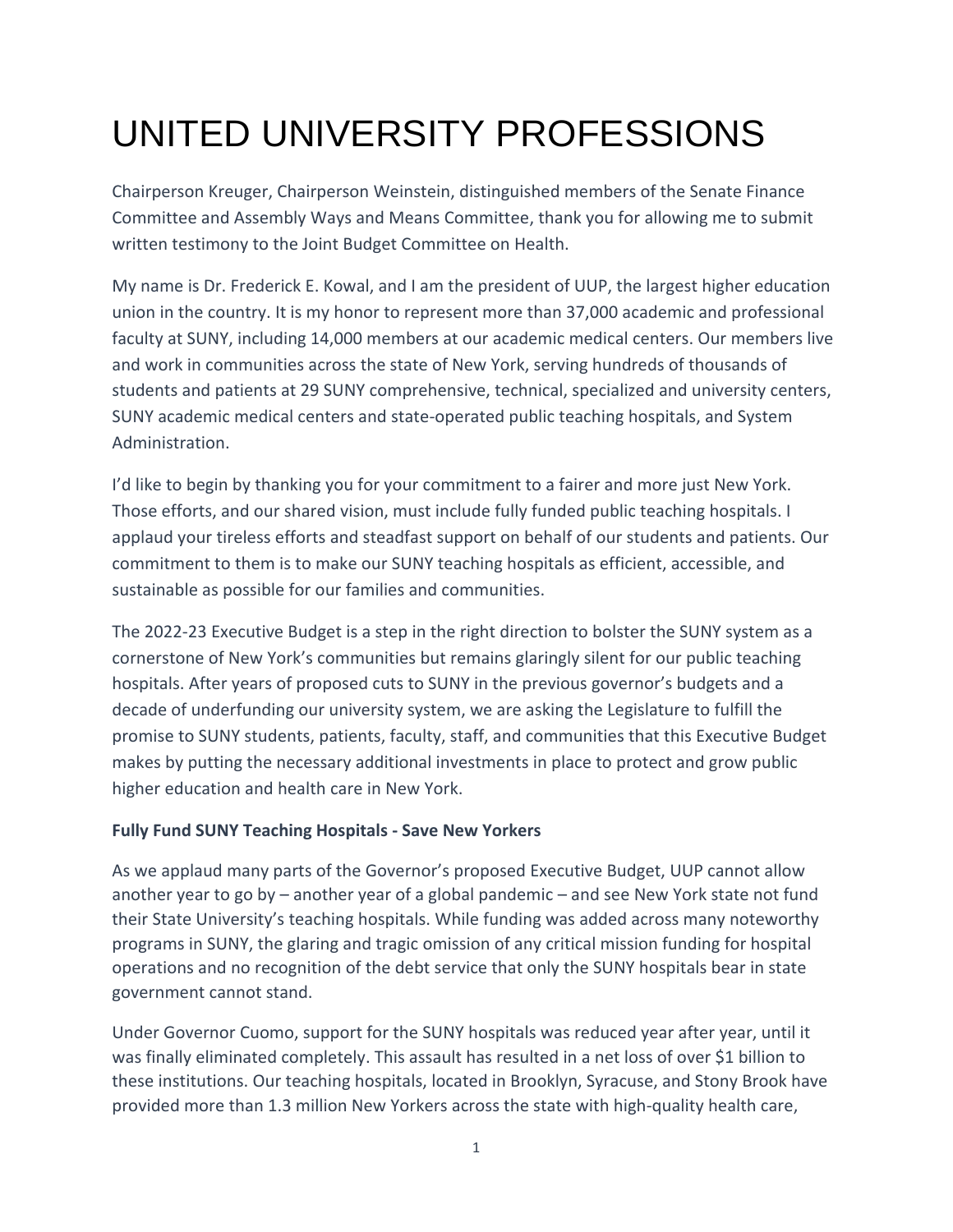regardless of ability to pay or severity of cases presented. The state abandoned these hospitals and the patients they serve by withdrawing financial support for their critical public mission.

As a state and a nation, we currently face critical, and still growing, staffing shortages in multiple medical professions. These include primary care physicians, nursing professionals, and laboratory technologists, among others. While many of these shortages have been dramatically exacerbated by pressure that the pandemic placed on healthcare, they were caused by systemic issues that predated the pandemic and will continue after the pandemic resolves.

The SUNY teaching hospitals play a critical role in training the next generation of medical professionals. Their mission must be supported and expanded if we are going to begin to address the staffing crisis in health care. UUP urges the Legislature to protect these public teaching hospitals and their communities by providing an appropriation of at least \$87 million in operating funds to support their critical public mission. In truth, this would be a reinstatement of an appropriation that should never have been removed.

SUNY's academic medical centers are the only state entities that are required to cover employee fringe benefits and debt service costs. In addition to providing proper hospital state operations support, UUP asks the Legislature to add \$68.8 million in funding to their final budget proposal for the debt service for our three SUNY hospitals. UUP also fully supports Senator Rachel May's bill, that will keep hospital funds in patient care and prevent the Division of Budget from sweeping precious resources for the debt service, that should be the state's responsibility. It is imperative that an appropriation match this critical legislation.

Our three SUNY hospitals have been at the epicenter of the coronavirus pandemic in New York, but they are still obligated to pay debt service to the state for any capital projects that allow them to better serve their communities and save lives. The governor's proposed \$150 million for capital projects can only help to modernize these public teaching hospitals, but only if the state addresses debt service relief. Those capital funds will be out of reach for our hospitals because they cannot afford to pay the debt associated with new projects. If the governor and the Legislature does not address this vicious cycle of disinvestment, our hospitals – SUNY Downstate Health Sciences University, Stony Brook University Hospital and Upstate Medical University – will continue to struggle, and at some point, be unable to provide the level of care that all New Yorkers deserve.

Some argue that our hospitals are health care settings that can generate revenue, therefore nullifying the need for this debt service coverage like other SUNY institutions. That position ignores the plain fact that these institutions are teaching hospitals. The emergency rooms, operating rooms and labs are the classrooms for future doctors and health care professionals.

Over the last two years of a deadly and unrelenting pandemic, UUP members have stepped up and done exhausting, unrelenting work to save lives. During this unprecedented time our state hospitals have been pushed to the brink. They are struggling financially and to retain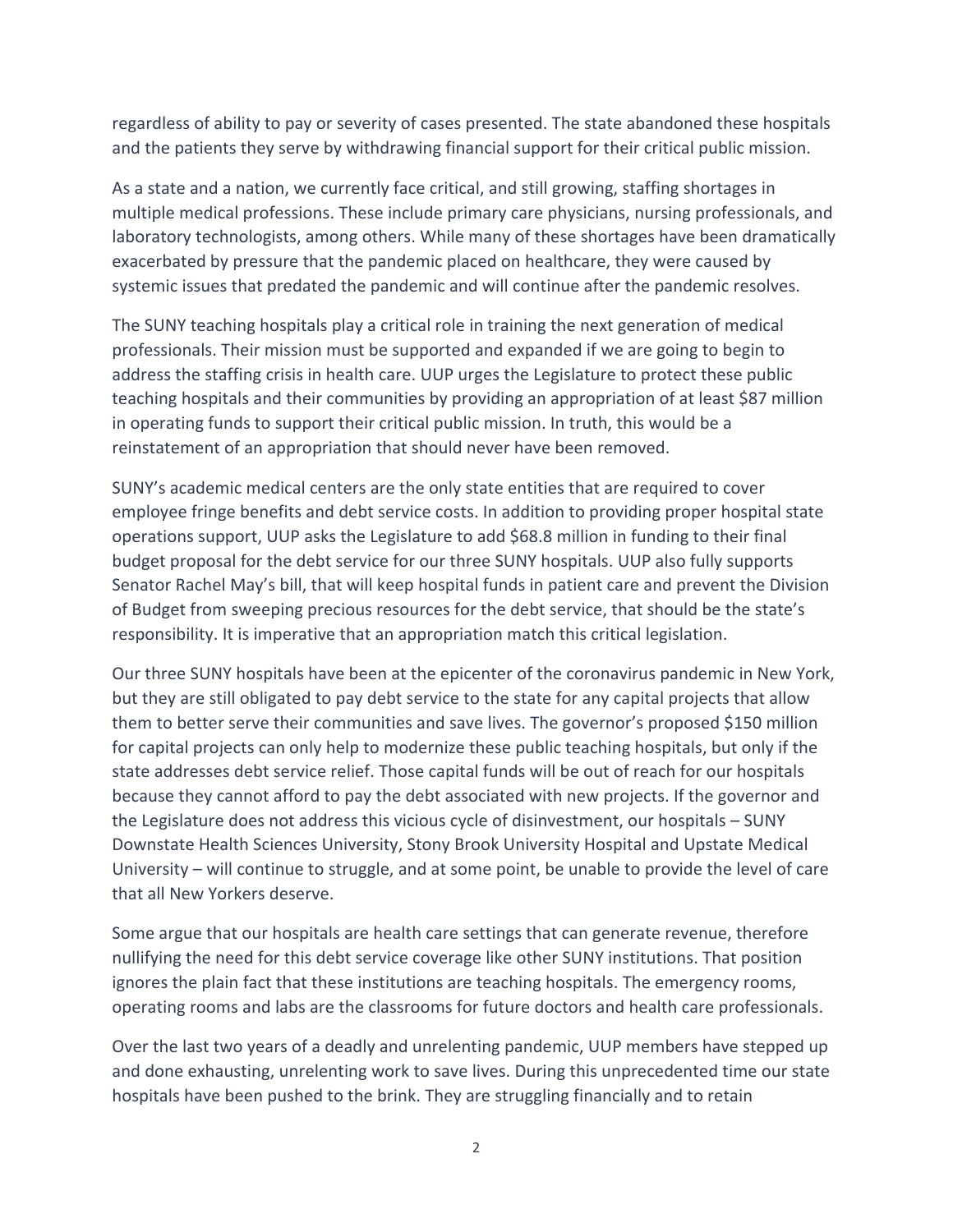overworked staff. Downstate was declared a COVID-only hospital, Stony Brook treated thousands of COVID patients, and Upstate, as the largest hospital in Central New York, took on the COVID surge there. All three have been forced to cancel elective surgeries multiple times, losing revenue they have increasingly relied upon as the state's support has waned.

Thanks to loans and grants from the federal government, the administrations of these hospitals have been able to get by until now. The loans from Washington, D.C. are due. On December 31<sup>st</sup> of last year, our SUNY hospitals had to repay \$184 million to the federal government. On December 31<sup>st</sup> of this year, in just ten and a half months, our SUNY hospitals will be required to repay an additional \$204.3 million. A state budget without financial assistance to these safety net hospitals is unconscionable. We urge you to include debt service relief and critical mission funding for these essential teaching hospitals.

#### **Hazzard Pay for Recognition and Retention**

We must acknowledge what our members at SUNY's public teaching hospitals have sacrificed and have been through for two years and recognize that their life-saving work continues today and every day. Together, like no time in our history, we must fight for our State University's hospitals. From COVID to debt service, to Medicaid cuts, to federal changes to the DSH program, and the last decade of pushing privatization, our SUNY hospitals have been under assault—while the need for their services and care only grows. We have a responsibility to support the state's public teaching hospitals, and we must keep them prepared to respond to future pandemics and state health crises.

The governor's proposed \$3,000 bonus for certain essential, front line health care workers is a step in the right direction, but unfortunately, it excludes many workers who have fought armin-arm with their coworkers over the last two years to stem the pandemic. If the current requirements were adopted, UUP alone represents 2,745 health care professionals that will be excluded from a benefit they have literally risked their lives earning. This does not account for many of our PEF brothers and sisters who are also excluded.

Employees outlined in this Article VII proposal as eligible for this bonus include "practitioners, technicians, assistants, and aides that provide hands on health or care services to individuals," but do not include many of UUP's members who are engaged in direct patient care or who oversee care work in our public teaching hospitals – but who nevertheless also have daily contact with patients. And the current bill language does not value the work of employees working in the pathology lab testing for a highly contagious virus, or employees who worked under enormous pressure performing health care functions which were – and are – crucial to caring for patients during the pandemic. Those employees are excluded from this benefit simply because they do not interact personally with a patient.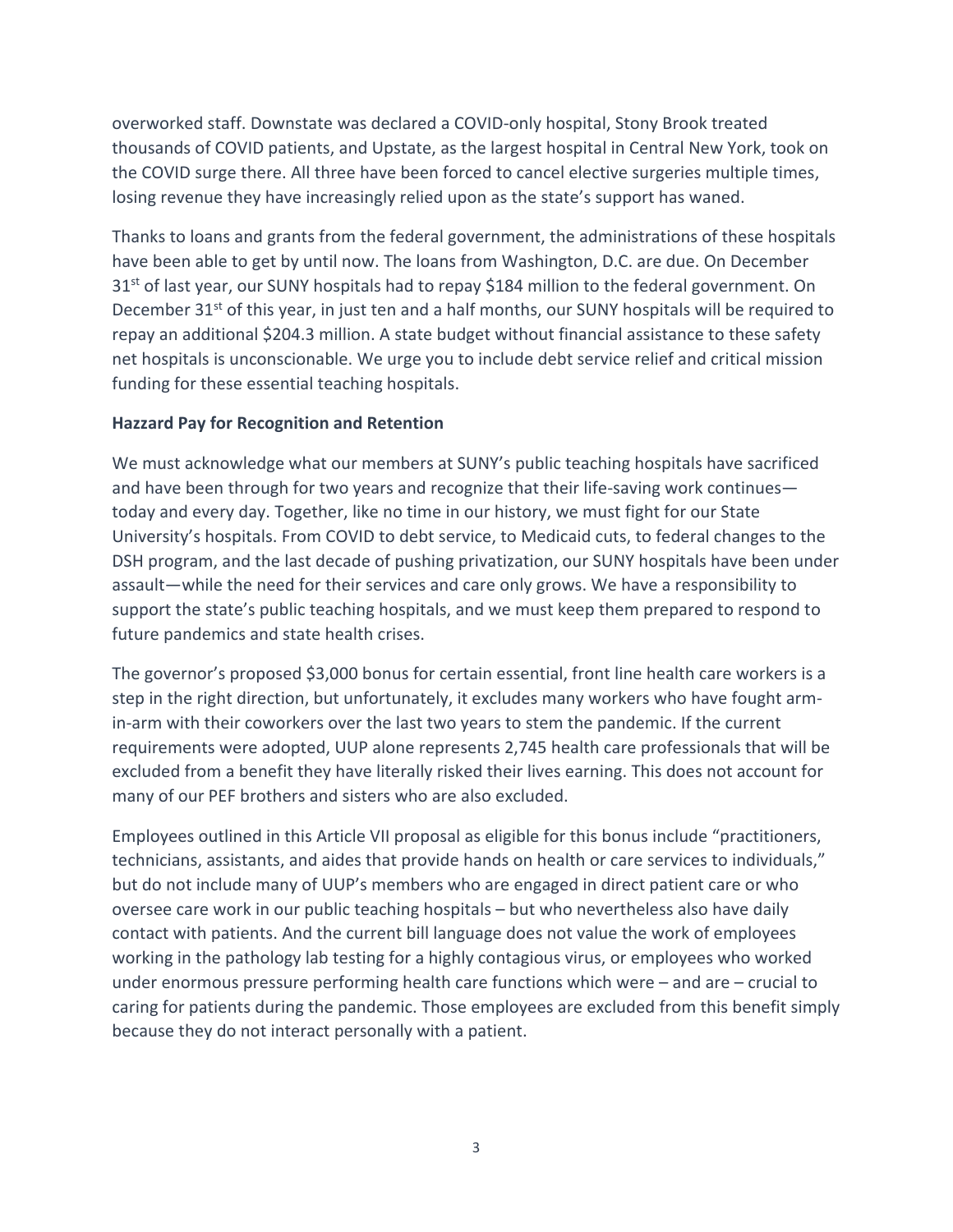UUP requests that a broader definition of eligibility is developed, and that the income cap be eliminated. Heroism should not be means-tested. These bonuses were hard-earned and should be applied fairly for all our public health care workers.

#### **Medical Education Pipeline**

As noted above, the COVID-19 pandemic has put enormous pressure on the state's health care system and exacerbated inequalities in health care access and education. Anyone who has followed the health care industry knows we are battling a staffing shortage, and the shortages in health care professionals will only grow more severe in the coming decade. Stress, burnout, and long-term illness from COVID are all the result of this pandemic, but we also have an aging population and a growing need for industry professionals.

SUNY must play a role in reshaping our future. In addition to being public hospitals that turn no one away, treating rare or hard-to-treat medical conditions, these public hospitals are also teaching hospitals. SUNY's public teaching hospitals provide a vital pipeline of health care professionals to the state. The governor has acknowledged this with a pledge of \$1 million for Pre-Medical Education, but we can do more. This initiative, introduced by UUP as the Medical Educational Opportunity Program (MEOP), to have a pipeline program for undergraduate students looking to pursue medical education was rolled out this past summer at Upstate Medical University. UUP believes it should be fully implemented and expanded to cover programs in the fields of clinical lab technologist, nursing, physician assistants and physical therapy.

Modeled after the highly successful Educational Opportunity Program (EOP), if fully implemented MEOP will guide and assist SUNY students from their undergraduate studies through medical school at one of SUNY's four academic medical centers. A fully funded MEOP could be a resource for medical school preparation assistance, financial support, and professional mentoring. MEOP will draw students from underrepresented and under-resourced communities which will eventually lead to better community care and better health outcomes. With proper support, at an initial cost of \$5 million, more diverse cohorts of students studying to be doctors and other health care professionals will complete their degrees and care for patients in their communities.

#### **Funding Financially Distressed Hospitals**

Governor Hochul has laid out a number of programs that will add resources and expand health care services across New York. UUP is asking that our SUNY hospitals be able to participate in these funding programs. The Executive Budget requests \$100 million to aid Financially Distressed Hospitals (FDHs) and structurally improve their financial position in the wake of the COVID-19 pandemic. An institution such as Downstate Medical, the only state hospital declared